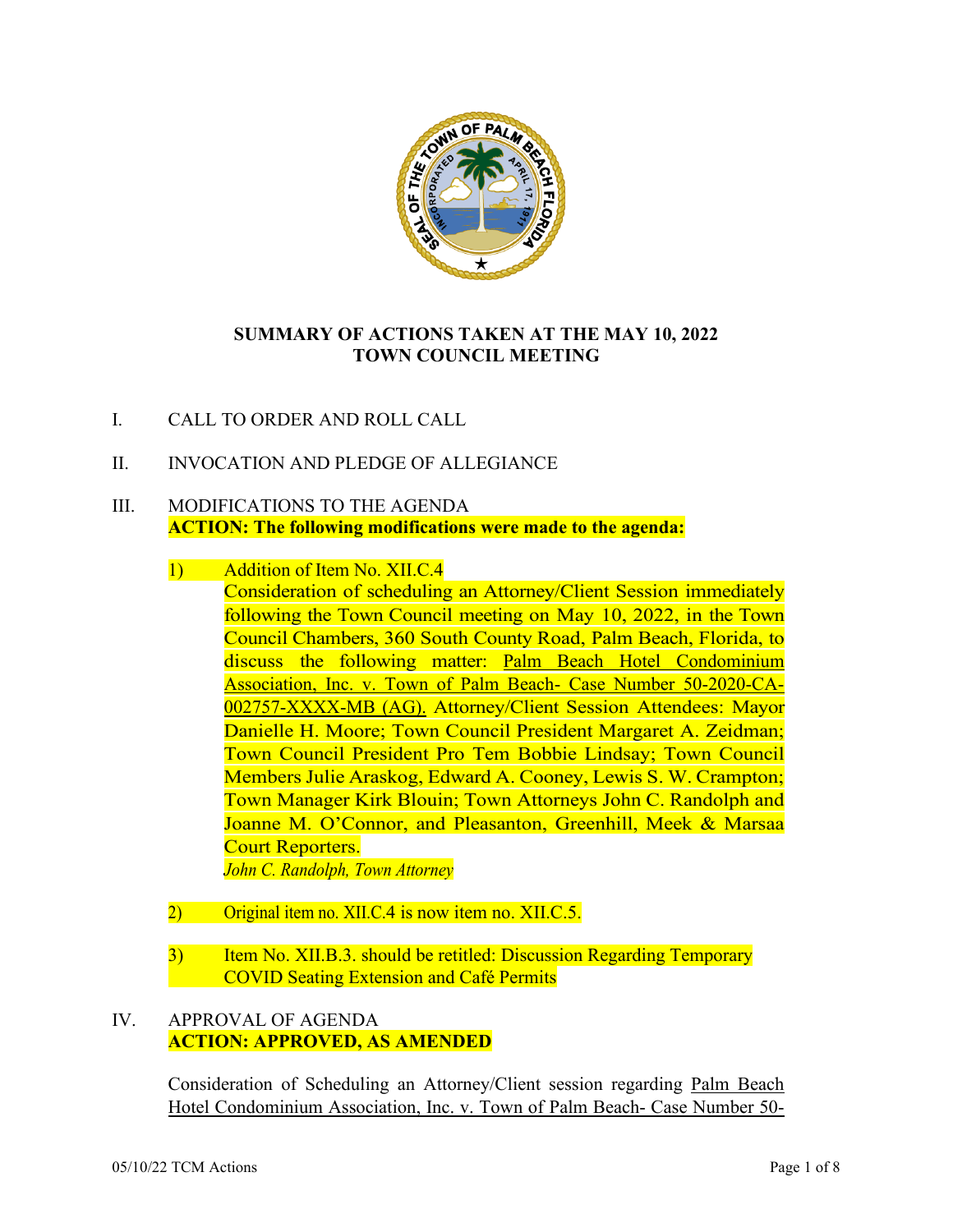2020-CA-002757-XXXX-MB (AG). Attorney/Client Session Attendees: Mayor Danielle H. Moore; Town Council President Margaret A. Zeidman; Town Council President Pro Tem Bobbie Lindsay; Town Council Members Julie Araskog, Edward A. Cooney, Lewis S. W. Crampton; Town Manager Kirk Blouin; Town Attorneys John C. Randolph and Joanne M. O'Connor, and Pleasanton, Greenhill, Meek & Marsaa Court Reporters. **ACTION: SCHEDULE ATTORNEY/CLIENT SESSION IMMEDIATELY FOLLOWING TODAY'S TOWN COUNCIL MEETING**

- V. BOARD AND COMMISSIONS PRESENTATIONS AND APPOINTMENTS
	- A. Presentations by the Applicants and Appointments to the Code Enforcement Board [Pat Gayle-Gordon, Acting Town Clerk] **ACTION: APPOINTED VICTORIA PIROSO AS AN ALTERNATE MEMBER TO THE CODE ENFORCEMENT BOARD**
	- B. Presentations by the Applicants and Appointments to the Investment Advisory Committee [Pat Gayle-Gordon, Acting Town Clerk] **ACTION: RE-APPOINTED KATHLEEN ANDERSON AND MICHAEL GREENWALD TO THE INVESTMENT ADVISORY COMMITTEE**
- VI. COMMENTS OF MAYOR DANIELLE H. MOORE
- VII. COMMENTS OF TOWN COUNCIL MEMBERS
- VIII. COMMUNICATIONS FROM CITIZENS 3 MINUTE LIMIT PLEASE
- IX. APPROVAL OF CONSENT AGENDA (SEE NOTE 5)

**THE FOLLOWING CHANGES WERE MADE TO THE CONSENT AGENDA:**

**IX.B.1. RESOLUTION NO. 054-2022 PULLED AND HEARD AS XII.A.1. IX.B.9. RESOLUTION NO. 062-2022 PULLED AND HEARD AS XII.A.2. IX.C.2. 340 Royal Poinciana Way PULLED AND HEARD AS XII.A.3.**

**ACTION: APPROVED CONSENT AGENDA, AS AMENDED**

- A. MINUTES
	- 1. Town Council Meeting Minutes [Pat Gayle-Gordon, Acting Town Clerk]

April 12, 2022, Town Council Meeting Minutes

April 13, 2022, Town Council Development Review Meeting Minutes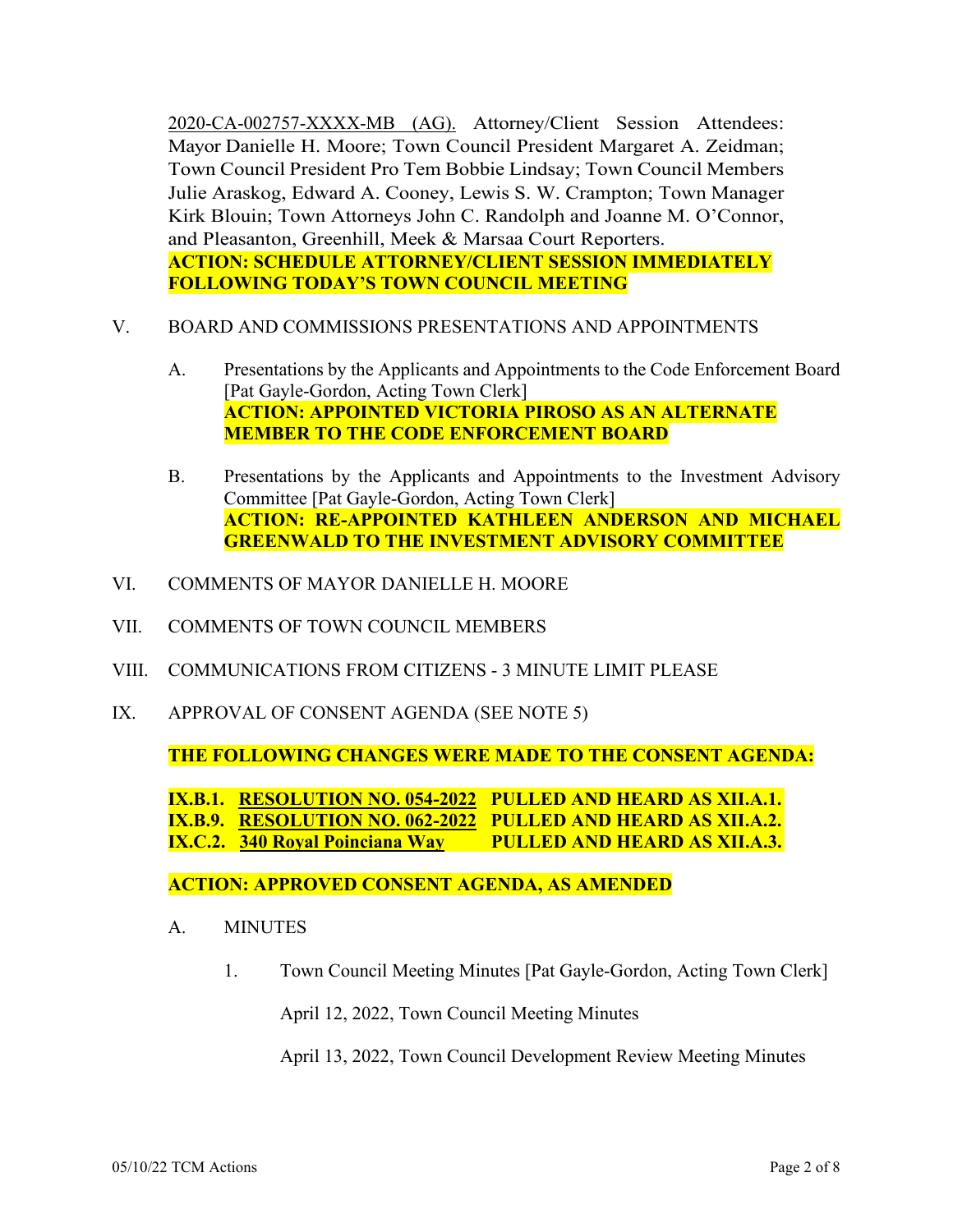- 2. Approval of Major Matters Considered by the Architectural Review Commission at its Meeting of April 27, 2022. [Wayne Bergman, Director of Planning, Zoning and Building]
- B. RESOLUTIONS
	- 1. RESOLUTION NO. 054-2022 A Resolution of the Town Council of the Town of Palm Beach, Palm Beach County, Florida, Adopting Revised Fees Related to the Planning, Zoning & Building Department. [Wayne Bergman, Director of Planning, Zoning and Building] - *Pulled and Heard as Item No. XII.A.1*
	- 2. RESOLUTION NO. 055-2022 A Resolution of the Town Council of the Town of Palm Beach, Palm Beach County, Florida, Approving a Second Amendment to the Existing Interlocal Agreement Governing the Protocol by Which the Town of Palm Beach Transports and Refers Homeless Individuals for Acceptance into the Homeless Resource Center and Authorizing the Town Manager and Staff to Execute all Documents Necessary on Behalf of the Town of Palm Beach. [Nicholas Caristo, Chief of Police]
	- 3. RESOLUTION NO. 056-2022 A Resolution of the Town Council of the Town of Palm Beach, Palm Beach County, Florida, Authorizing the Town of Palm Beach, Ex Post Facto, to Submit an Application for the FY2021 Presidential Residence Protection Assistance (PRPA) Grant for Reimbursement of Applicable Law Enforcement Personnel Overtime Expenses Incurred During the Grant Period; and Authorizing the Town Manager and Staff to Execute All Documents Necessary on Behalf of the Town of Palm Beach. [Nicholas Caristo, Chief of Police]
	- 4. RESOLUTION NO. 057-2022 A Resolution of the Town Council of the Town of Palm Beach, Palm Beach County, Florida, Approving the Award of RFP No. 2022-08, Disaster Debris Monitoring to Rostan Solutions, LLC and DebrisTech, LLC. [Dean Mealy, Purchasing Manager]
	- 5. RESOLUTION NO. 058-2022 A Resolution of the Town Council of the Town of Palm Beach, Palm Beach County, Florida, Approving the Award of RFP No. 2022-09, Disaster Debris Removal to a Pool of Pre-Qualified Firms, Ceres Environmental Services, Inc., DRC Emergency Services, LLC and Phillips and Jordan, LLC. [Dean Mealy, Purchasing Manager]
	- 6. RESOLUTION NO. 059-2022 A Resolution of the Town Council of the Town of Palm Beach, Palm Beach County, Florida, Approving a Purchase Order to Chen Moore and Associates for Professional Assistance with the Phipps Park Lifeguard Building Renovation in the Amount of \$69,858 and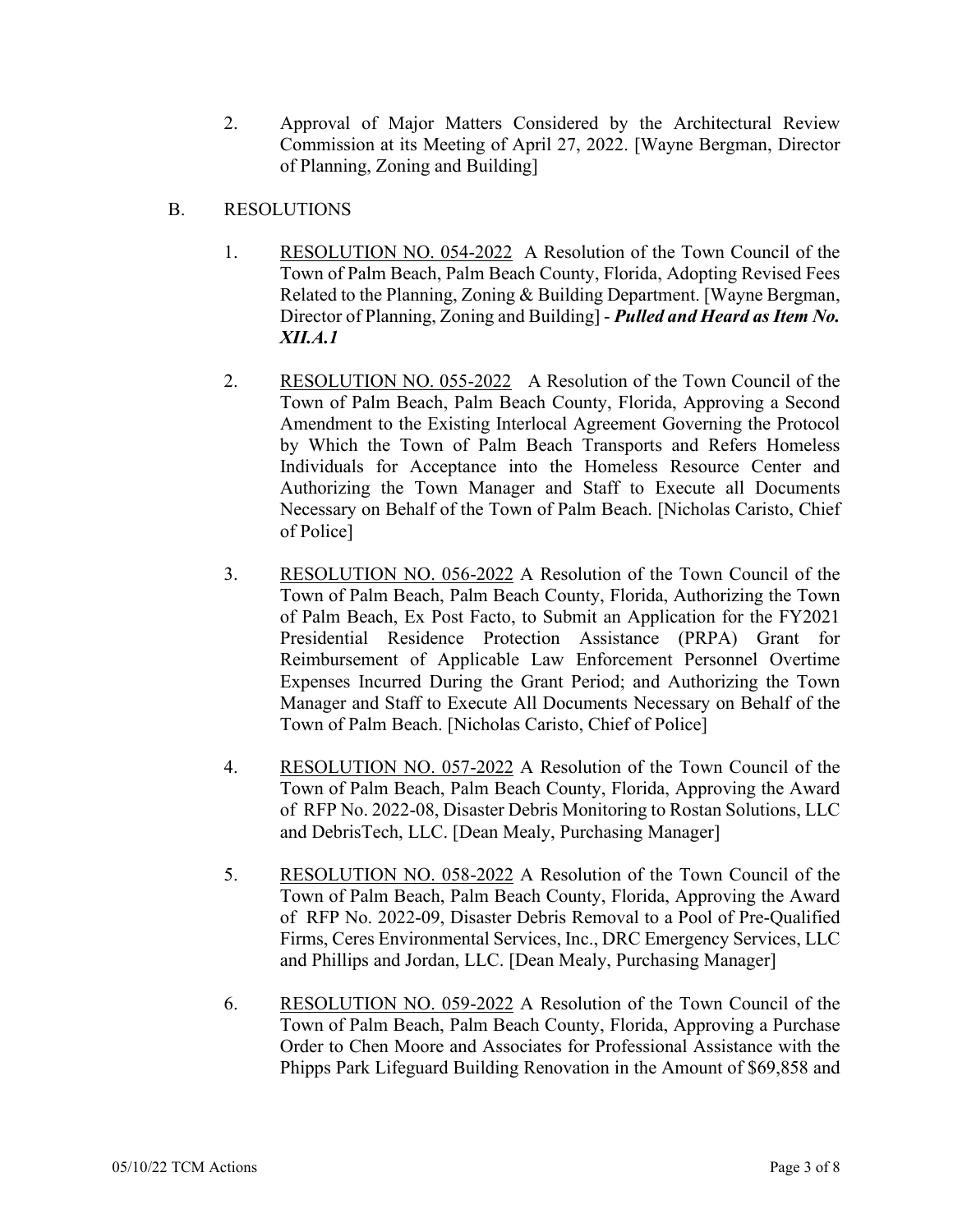Establishing a Project Budget of \$77,000. [Dean Mealy, Purchasing Manager]

- 7. RESOLUTION NO. 060-2022 A Resolution of the Town Council of the Town of Palm Beach, Palm Beach County, Florida, Approving a Change Order to Zimmerman Tree Services in the Amount of \$88,700 for Trimming of Royal Palms, Hardwoods and Australian Pines. [Dean Mealy, Purchasing Manager]
- 8. RESOLUTION NO. 061-2022 A Resolution of the Town Council of the Town of Palm Beach, Palm Beach County, Florida, Approving a Purchase Order to Insight Public Sector in the Amount of \$80,052 for Twenty-eight (28) Cradlepoint Wireless Router Devices for Public Safety. [Dean Mealy, Purchasing Manager]
- 9. RESOLUTION NO. 062-2022 A Resolution of the Town Council of the Town of Palm Beach, Palm Beach County, Florida, Approving a Change Order to Kimley-Horn and Associates, Inc. in the Amount of \$100,000 for the Water Feasibility Study. [Dean Mealy, Purchasing Manager] - *Pulled and Heard as Item No. XII.A.2*
- 10. RESOLUTION NO. 067-2022 A Resolution of the Town Council of the Town of Palm Beach, Palm Beach County, Florida, Approving a Purchase Order to Chen Moore and Associates for Engineering Services for CIPP Lining - Basins A05, A06 and A43 in the Amount of \$175,240 and Establishing a Project Budget of \$200,000. [Dean Mealy, Purchasing Manager]
- 11. RESOLUTION NO. 068-2022 A Resolution of the Town Council of the Town of Palm Beach, Palm Beach County, Florida, Approving the Extension of the Solid Waste and Recycling Inter-local Agreement with Palm Beach County Solid Waste Authority. [Dean Mealy, Purchasing Manager]
- C. OTHER
	- 1. Status Report on Previously Approved Expansion of Placard Parking Program. [Jane Le Clainche, Director of Finance]
	- 2. 340 Royal Poinciana Way Review and Approval of The Declaration of Use Agreement and the Amended and Restated 1979 Agreement. [Wayne Bergman, Director of Planning, Zoning and Building] - *Pulled and Heard as Item No. XII.A.3*
	- 3. Approve Request by Florida Power & Light (FPL) for Night Work at 155 North County Road [H. Paul Brazil, P.E., Director of Public Works]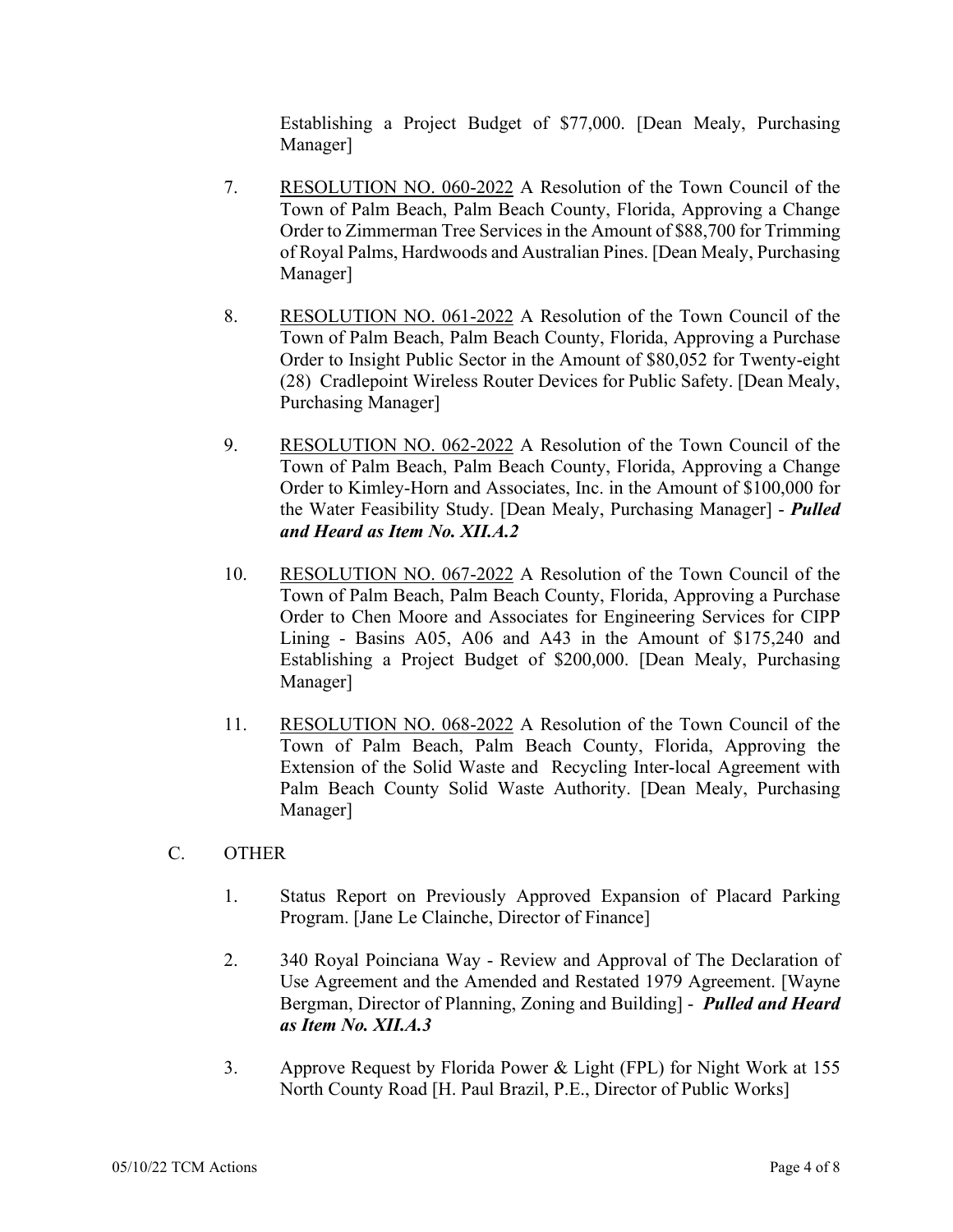## X. BOARD/COMMISSION ANNUAL REPORT

- A. Annual Report of the Code Enforcement Board [Bram Majtlis, Chair] **ACTION: ACCEPTED REPORT**
- B. Annual Report of the Planning and Zoning Commission [Gail Coniglio, Chair] **ACTION: ACCEPTED REPORT**

## XI. COMMITTEE REPORTS

- A. Report of the Ordinances, Rules and Standards Committee Meeting Held on April 14, 2022 [Julie Araskog, Chair] **ACTION: ACCEPTED REPORT**
- B. Report of the Business and Administrative Committee Meeting Held on April 18, 2022. [Lew Crampton, Chair] **ACTION: ACCEPTED REPORT**

1. Recommended Parking Regulation Changes on the 200 Block of South County Road. [Nicholas Caristo, Chief of Police] **ACTION: DIRECTED THE ORS COMMITTEE TO FURTHER REVIEW THE PARKING REGULATIONS ON THE 200 BLOCK OF SOUTH COUNTY ROAD AND INCREASE SURVEY AVAILABILITY TO THE BUSINESSES IN THAT AREA.**

#### XII. REGULAR AGENDA

- A. Matters Pulled From Consent Agenda: If needed
	- 1. RESOLUTION NO. 054-2022 A Resolution of the Town Council of the Town of Palm Beach, Palm Beach County, Florida, Adopting Revised Fees Related to the Planning, Zoning & Building Department. [Wayne Bergman, Director of Planning, Zoning and Building] **ACTION: APPROVED**
	- 2. RESOLUTION NO. 062-2022 A Resolution of the Town Council of the Town of Palm Beach, Palm Beach County, Florida, Approving a Change Order to Kimley-Horn and Associates, Inc. in the Amount of \$100,000 for the Water Feasibility Study. [Dean Mealy, Purchasing Manager] **ACTION: APPROVED**
	- 3. 340 Royal Poinciana Way Review and Approval of The Declaration of Use Agreement and the Amended and Restated 1979 Agreement. [Wayne Bergman, Director of Planning, Zoning and Building] **ACTION: APPROVED**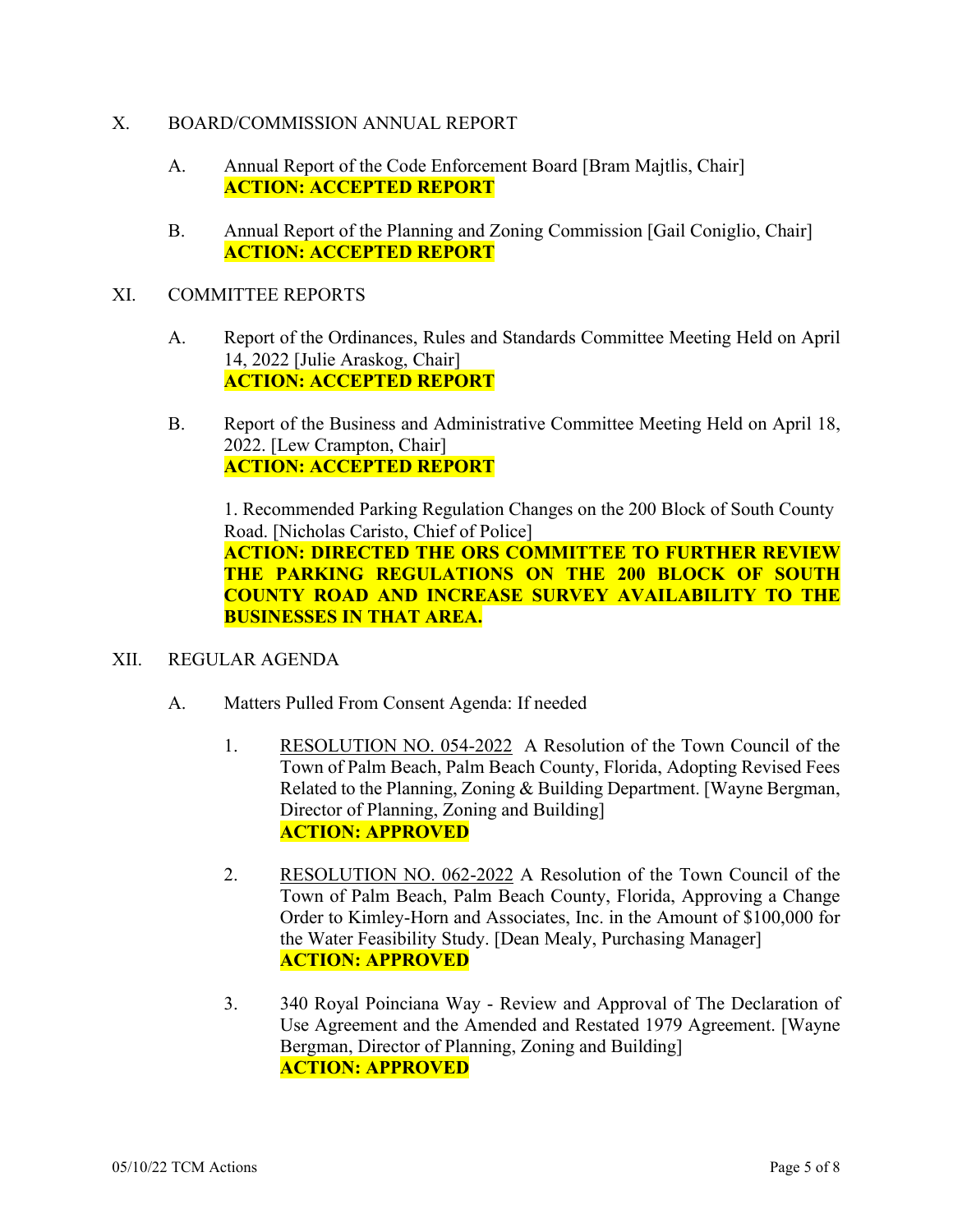- B. Old Business
	- 1. Town-wide Undergrounding Project [H. Paul Brazil, P.E., Director of Public Works]

a. Review of Project and Dashboard, Summary of Project Status **ACTION: NONE**

b. Consider The Breakers Request for Improvements Along South County Road Between Via Bethesda and Royal Poinciana

**ACTION: DIRECTED STAFF TO CONTINUE DISCUSSIONS WITH THE BREAKERS HOTEL AND FDOT AND RETURN TO TOWN COUNCIL AT A LATER DATE**

c. Review of Temporary Replacement of Failing Mast Arms at Peruvian Avenue and Worth Avenue by Florida Department of Transportation. **ACTION: NONE**

d. RESOLUTION NO. 063-2022 A Resolution of the Town Council of the Town of Palm Beach, Palm Beach County, Florida, Approving a Purchase Order to Kimley-Horn and Associates, Inc. for Engineering Design Services for Post-Mounted Signals at Hammon Avenue, Worth Avenue, and Peruvian Avenue in the Amount of \$82,028 and Establishing a Project Budget of \$90,000.

**ACTION: APPROVED**

e. Approve Request for Saturday Work to Mill and Resurface Parking Lot at 205 Royal Palm Way **ACTION: APPROVED**

- 2. Implementation Plan for Coastal Resiliency Part Two [Wayne Bergman, Director of Planning, Zoning and Building] **ACTION: DEFERRED TO MAY 11, 2022 DEVELOPMENT REVIEW MEETING**
- 3. Discussion Regarding COVID Seating Extension and Café Permits [Wayne Bergman, Director of Planning, Zoning and Building] **ACTION: NO EXTENSION OF MAY 31, 2022 DEADLINE FOR COVID SEATING. THIS ITEM WAS RECONSIDERED AT THE MAY 11, 2022 DEVELOPMENT REVIEW MEETING.**
- C. New Business
	- 1. Evaluation of Impacts to Right-of-Way Due to "Palm Beach Transportation Planning Agency Recommended Improvements for South Ocean Boulevard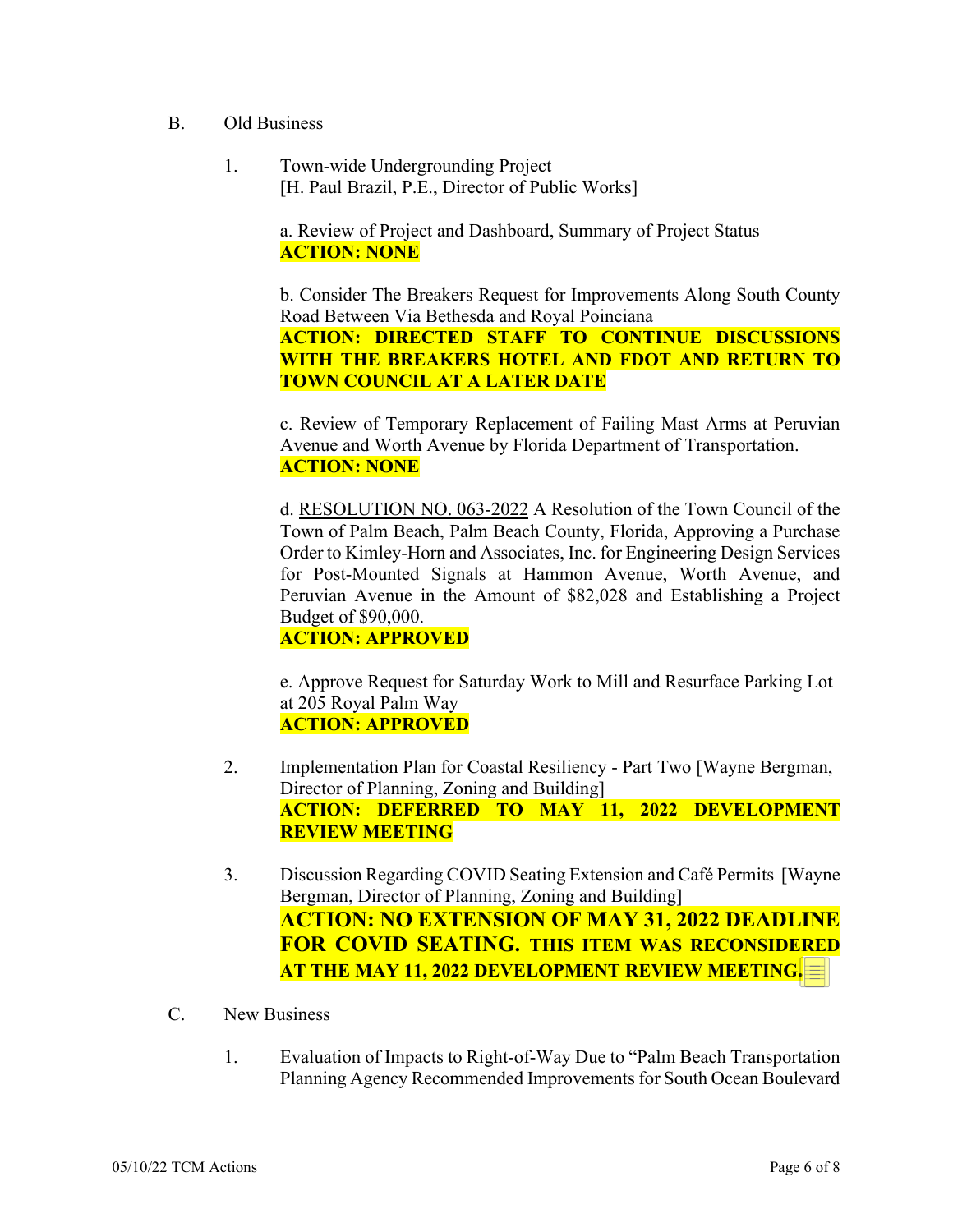(A1A) Between Lake Avenue to Ibis Way to the Florida Department of Transportation". TIME CERTAIN: 2:00 PM [H. Paul Brazil, P.E., Director of Public Works]

**ACTION: REJECTED TPA ENHANCEMENTS AND ACCEPTED STAFF'S RECOMMENDATION TO MILL AND RESURFACE THE ROAD AND UPGRADE THE PATHWAY.**

- 2. Review of a Stop Work Order Due to Three Strike Rule at 310 Clarke Avenue. [Wayne Bergman, Director of Planning, Zoning and Building] **ACTION: DEFERRED TO MAY 11, 2022, DEVELOPMENT REVIEW MEETING**
- 3. Garbage Collection at Town Marina TIME CERTAIN: 3:00 PM [Bobbie Lindsay, Council President Pro Tem] **ACTION: DIRECTED STAFF TO RETURN TO THE JULY COUNCIL MEETING WITH ALERNATIVE OPTIONS**
- 4. Consideration of scheduling an Attorney/Client Session immediately following the Town Council meeting on May 10, 2022, in the Town Council Chambers, 360 South County Road, Palm Beach, Florida, to discuss the following matter: Palm Beach Hotel Condominium Association, Inc. v. Town of Palm Beach- Case Number 50-2020-CA-002757-XXXX-MB (AG). Attorney/Client Session Attendees: Mayor Danielle H. Moore; Town Council President Margaret A. Zeidman; Town Council President Pro Tem Bobbie Lindsay; Town Council Members Julie Araskog, Edward A. Cooney, Lewis S. W. Crampton; Town Manager Kirk Blouin; Town Attorneys John C. Randolph and Joanne M. O'Connor, and Pleasanton, Greenhill, Meek & Marsaa Court Reporters. *John C. Randolph, Town Attorney*

**ACTION: APPROVED SETTLEMENT AGREEMENT**

5. Noise Complaints Concerning Car Washing Activities in Residential Areas. [Julie Araskog, Town Council Member] **ACTION: CONSENSUS TO SEND TO ORS COMMITTEE FOR FURTHER REVIEW**

## XIII. ORDINANCES

- A. Second Reading
	- 1. Proposed Ordinance to Amend Chapter 2 Article X Section 2-636 of the Town Code to Modify the Responsibilities of the Shore Protection Board

ORDINANCE NO. 006-2022 An Ordinance of the Town Council of the Town of Palm Beach, Palm Beach County, Florida, Amending the Town